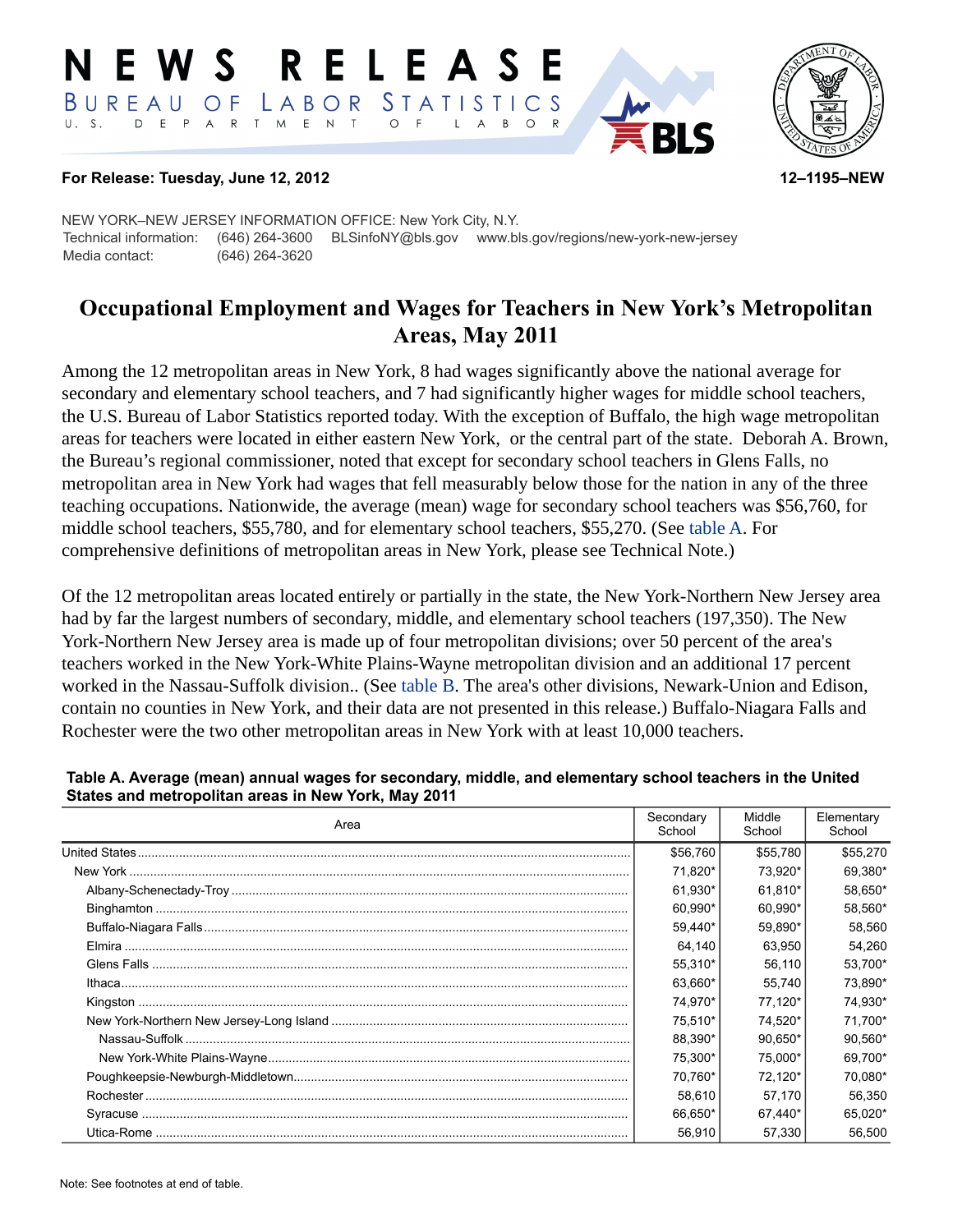#### <span id="page-1-0"></span>**Table B. Employment of secondary, middle, and elementary school teachers in the United States and metropolitan areas in New York, May 2011**

| Area | Secondary<br>School | Middle<br>School | Elementary<br>School |
|------|---------------------|------------------|----------------------|
|      | 1,004,850           | 642,820          | 1,415,590            |
|      | 67.330              | 39.920           | 88,960               |
|      | 3,810               | 1,570            | 3,440                |
|      | 850                 | 750              | 1,130                |
|      | 4,210               | 2,300            | 6,020                |
|      | 400                 | 260              | 690                  |
|      | 620                 | 170              | 680                  |
|      | 220                 | 50               | 510                  |
|      | 690                 | 430              | 770                  |
|      | 65,560              | 43,240           | 88,550               |
|      | 11.820              | 8.010            | 13.930               |
|      | 33,850              | 20,230           | 53,140               |
|      | 2,510               | 2,360            | 2,370                |
|      | 5,130               | 2,100            | 5,440                |
|      | 3,120               | 1,840            | 2,780                |
|      | 1.100               | 530              | 1,490                |

#### **Wages for secondary school teachers in metropolitan areas in New York**

New York-Northern New Jersey was the highest-paying metropolitan area in New York for secondary school teachers, at \$75,510 per year, more than \$18,000 above the U.S. average, followed by Kingston, at \$74,970. Wages in both of these areas were measurably higher than that for the nation. In addition, six other areas had wages that were significantly above average, including Poughkeepsie (\$70,760), Syracuse (\$66,650), and Ithaca (\$63,660). Three other areas had wages that were not measurably different from the national average. Glens Falls was the only New York area to report wages that were significantly below that for the nation. (See [chart 1.](#page-2-0) For the purpose of completeness, the chart also includes nonmetropolitan areas.)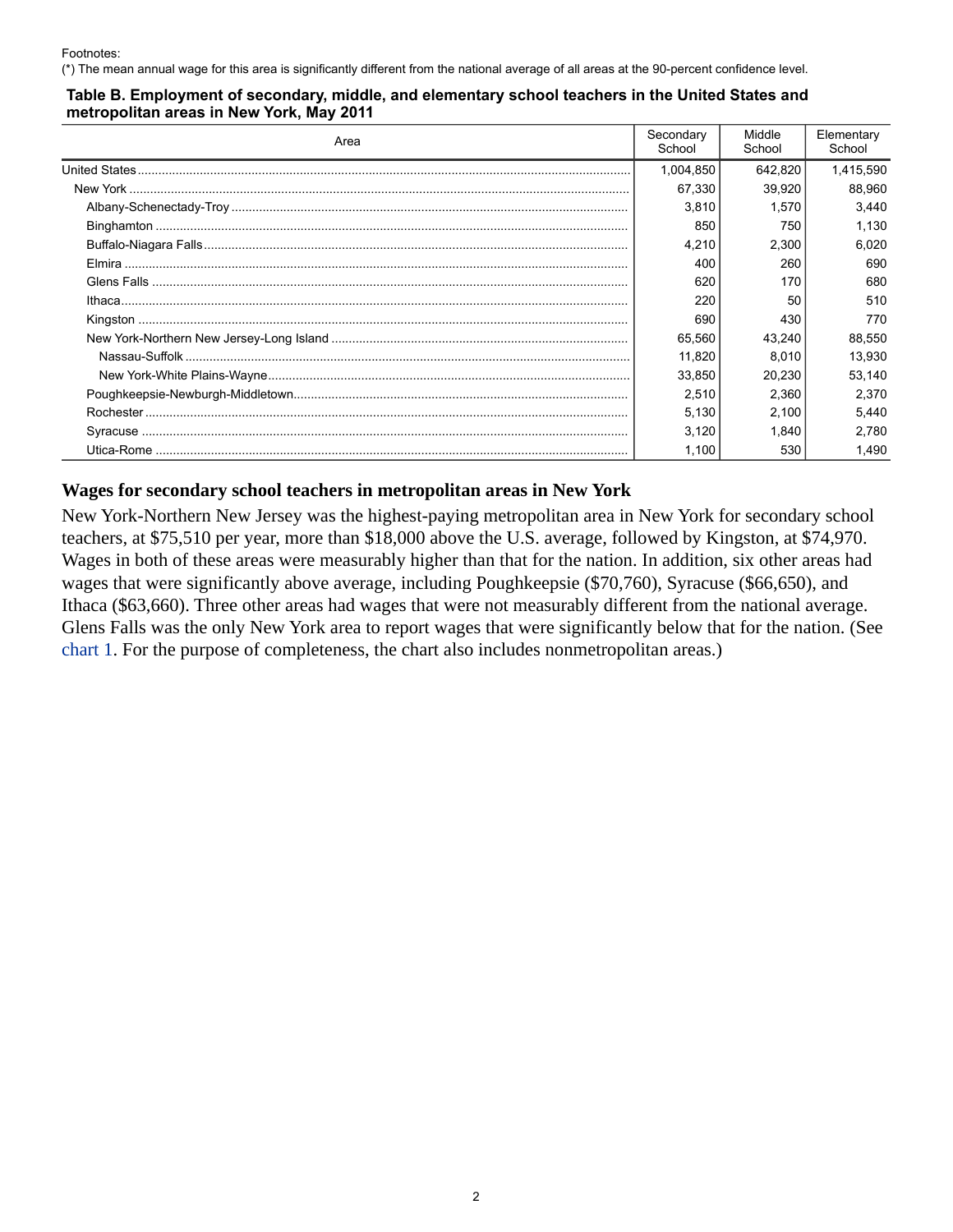<span id="page-2-0"></span>

## **Wages for middle school teachers in metropolitan areas in New York**

Leading the six areas with significantly higher wages for middle school teachers was Kingston, averaging \$77,120 per year, followed by the New York-Northern New Jersey area, at \$74,520 and Poughkeepsie, at \$72,120. Four other areas had wages that were measurably higher than that for the nation. The lowest average wages in the state were recorded in centrally-located Ithaca (\$55,740) and in Glens Falls (\$56,110). (See [chart](#page-3-0)  [2.](#page-3-0))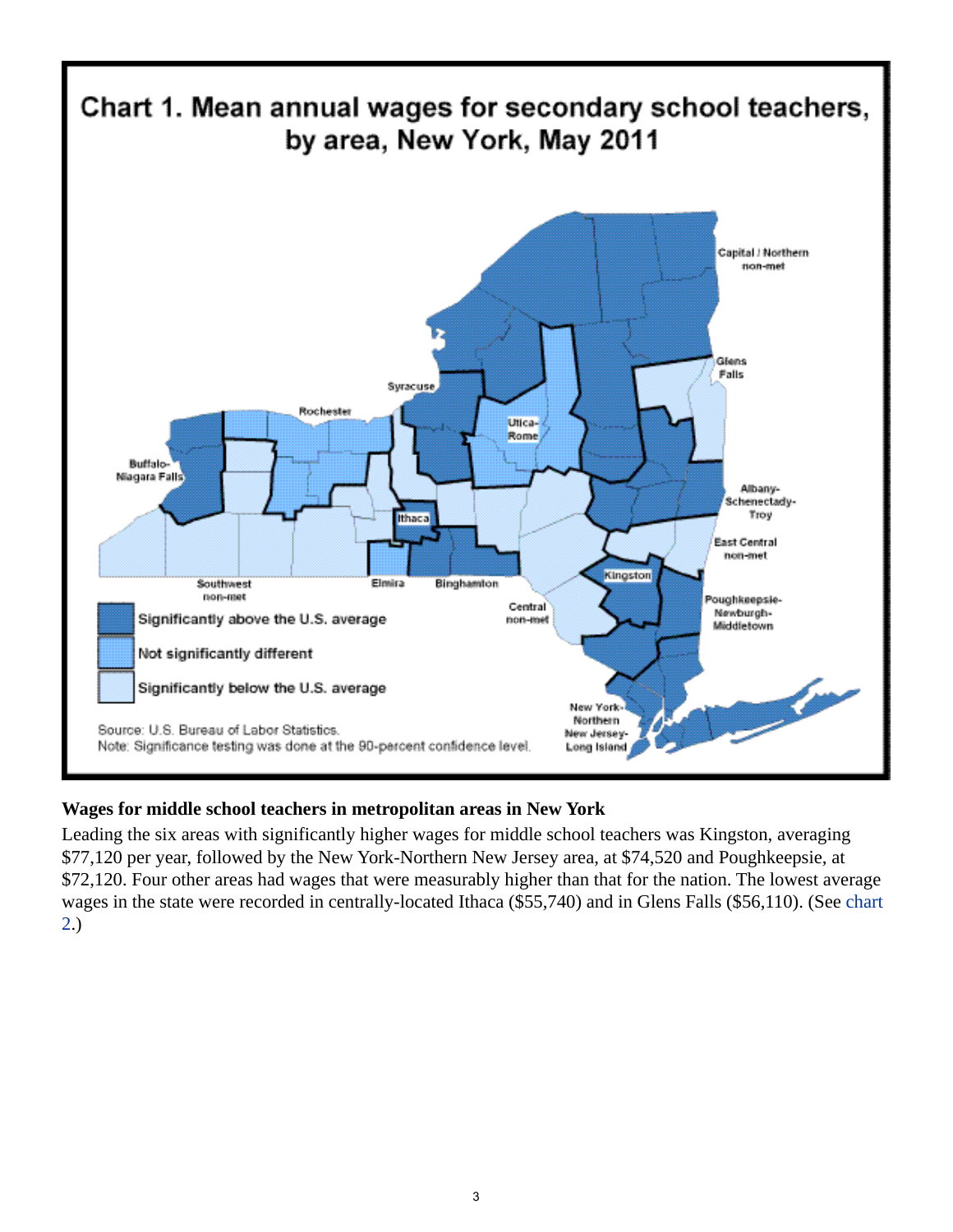<span id="page-3-0"></span>

## **Wages for elementary school teachers in metropolitan areas in New York**

Eight areas reported measurably higher wages for elementary school teachers, led by Kingston and Ithaca, averaging \$74,930 and \$73,890, respectively. New York-Northern New Jersey (\$71,700) and Poughkeepsie (\$70,080) followed the pay leaders. No metropolitan area in the state had wages that were significantly lower than that for the nation for this occupation. (See [chart 3](#page-4-0).)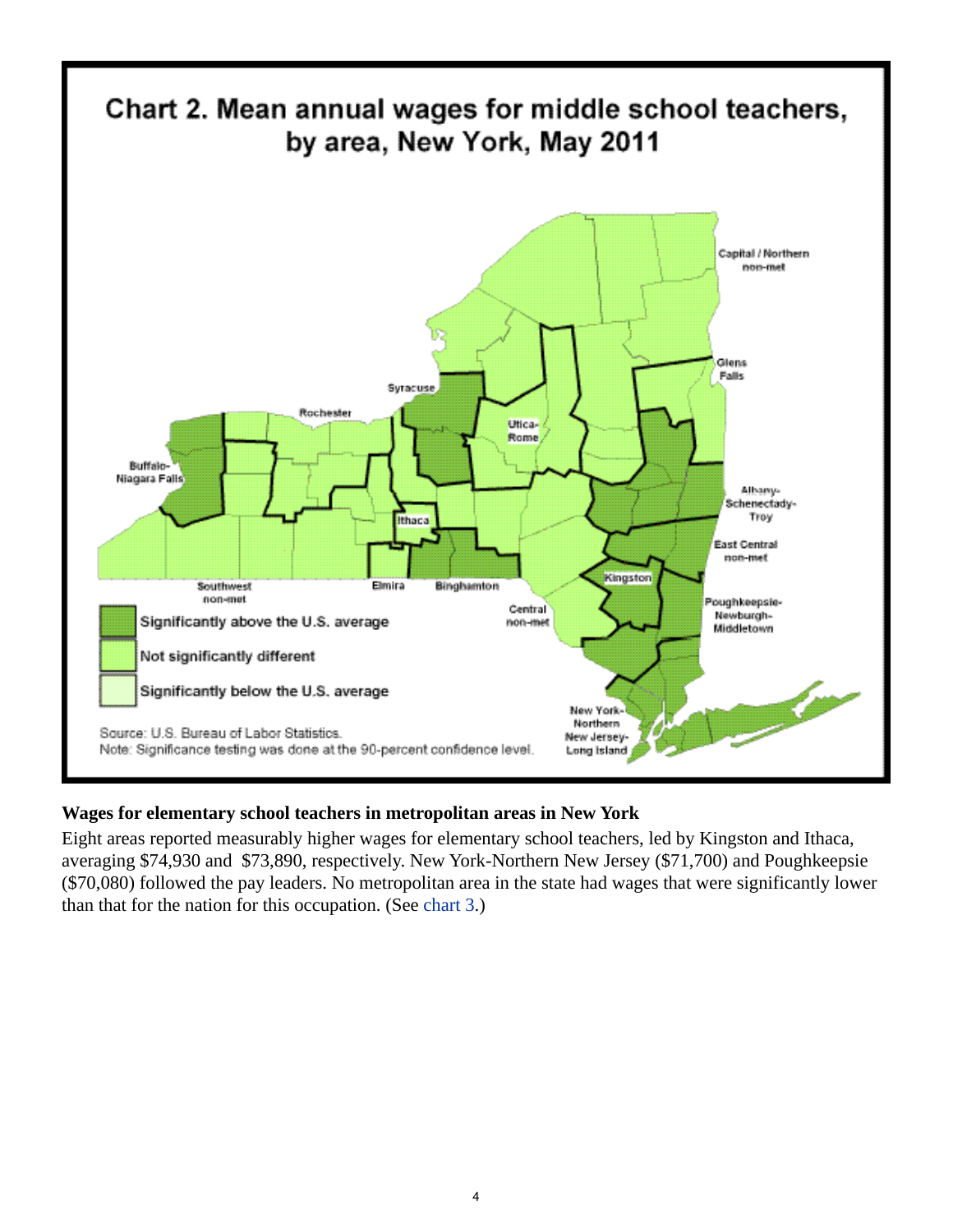<span id="page-4-0"></span>

These statistics are from the Occupational Employment Statistics (OES) survey, a federal-state cooperative program between BLS and State Workforce Agencies, in this case, the New York State Department of Labor and the New Jersey Department of Labor and Workforce Development. The OES survey provides estimates of employment and hourly and annual wages for wage and salary workers in 22 major occupational groups and about 800 detailed occupations for the nation, states, metropolitan statistical areas, metropolitan divisions, and nonmetropolitan areas.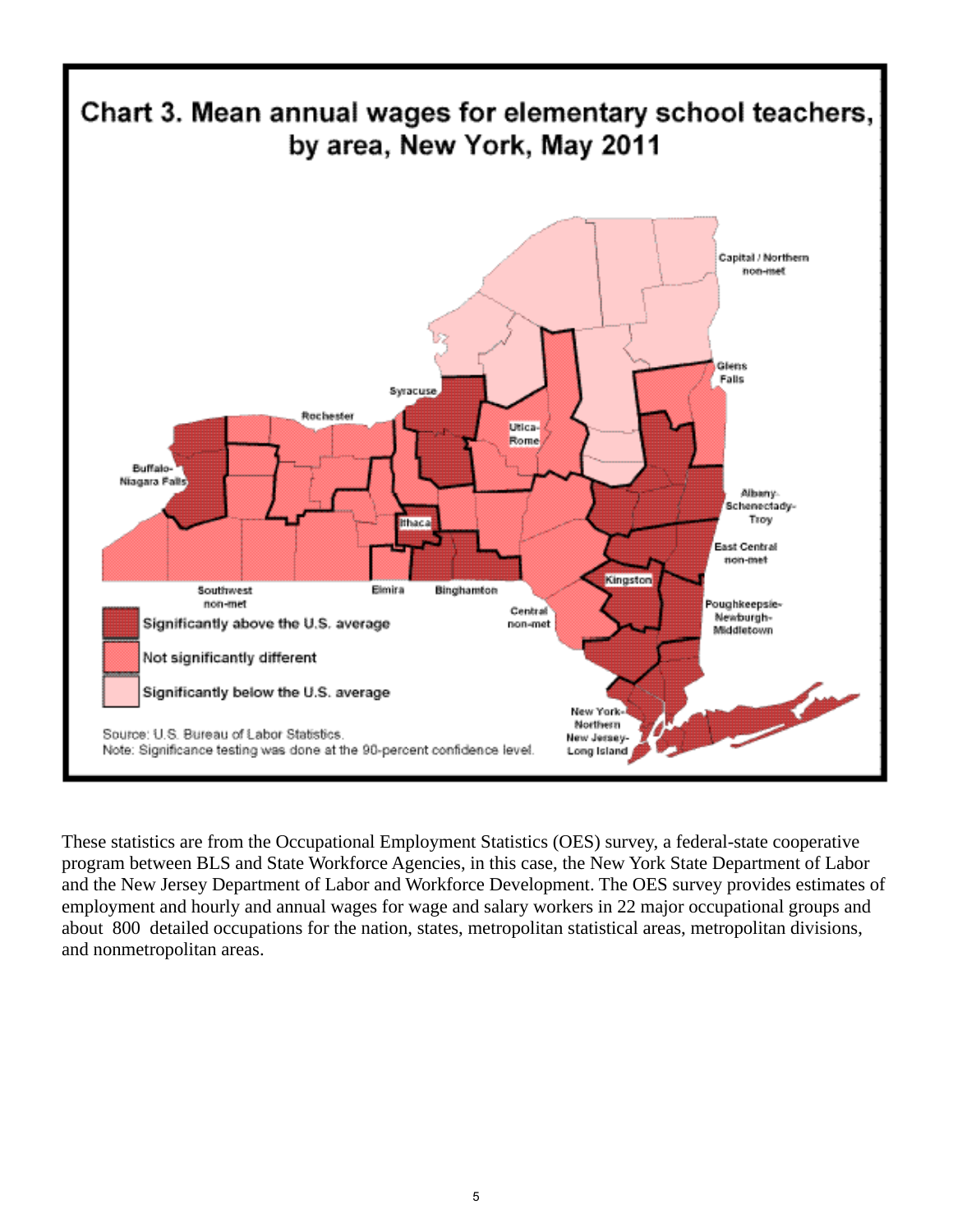#### **Note**

The OES wage and employment data for teachers in states and metropolitan areas were compared to their respective national averages based on statistical significance testing. Only those occupations with wages or employment shares above or below the national wage or share after testing for significance at the 90 percent confidence level meet the criteria.

NOTE: A value that is statistically different from another does not necessarily mean that the difference has economic or practical significance. Statistical significance is concerned with the ability to make confident statements about a universe based on a sample. It is entirely possible that a large difference between two values is not significantly different statistically, while a small difference is, since both the size and heterogeneity of the sample affect the relative error of the data being tested.

## **Technical Note**

The Occupational Employment Statistics (OES) survey is a semiannual mail survey measuring occupational employment and wage rates for wage and salary workers in nonfarm establishments in the United States. OES estimates are constructed from a sample of about 1.2 million establishments. Forms are mailed to approximately 200,000 establishments in May and November of each year for a 3-year period. The nationwide response rate for the May 2011 estimates is 77.3 percent based on establishments and 73.3 percent based on employment. May 2011 estimates are based on responses from six semiannual panels collected over a 3-year period: May 2011, November 2010, May 2010, November 2009, May 2009, and November 2008. For more information about OES concepts and methodology, go to https://www.bls.gov/oes/current/ methods\_statements.pdf.

Nearly all the occupations in this release are based on the 2010 Standard Occupational Classification (SOC) system; however, some are not. The May 2012 OES data will reflect the full set of detailed occupations in the 2010 SOC. For a list of all occupations, including 2010 SOC occupations, and how data collected on two structures were combined, see the OES Frequently Asked Questions online at www.bls.gov/oes/ oes\_ques.htm#Ques41.

Information in this release will be made available to sensory impaired individuals upon request. Voice phone: 202-691-5200; TDD message referral phone number: 1-800-877-8339.

## **Metropolitan area definitions**

The substate area data published in this release reflect the standards and definitions established by the U.S. Office of Management and Budget.

**Albany-Schenectady-Troy, N.Y. Metropolitan Statistical Area (MSA**) includes Albany, Rensselaer, Saratoga, Schenectady, and Schoharie Counties in New York.

**Binghamton, N.Y. MSA** includes Broome and Tioga Counties in New York.

**Buffalo-Niagara Falls, N.Y. MSA** includes Erie and Niagara Counties in New York.

**Elmira, N.Y. MSA** includes Chemung County in New York.